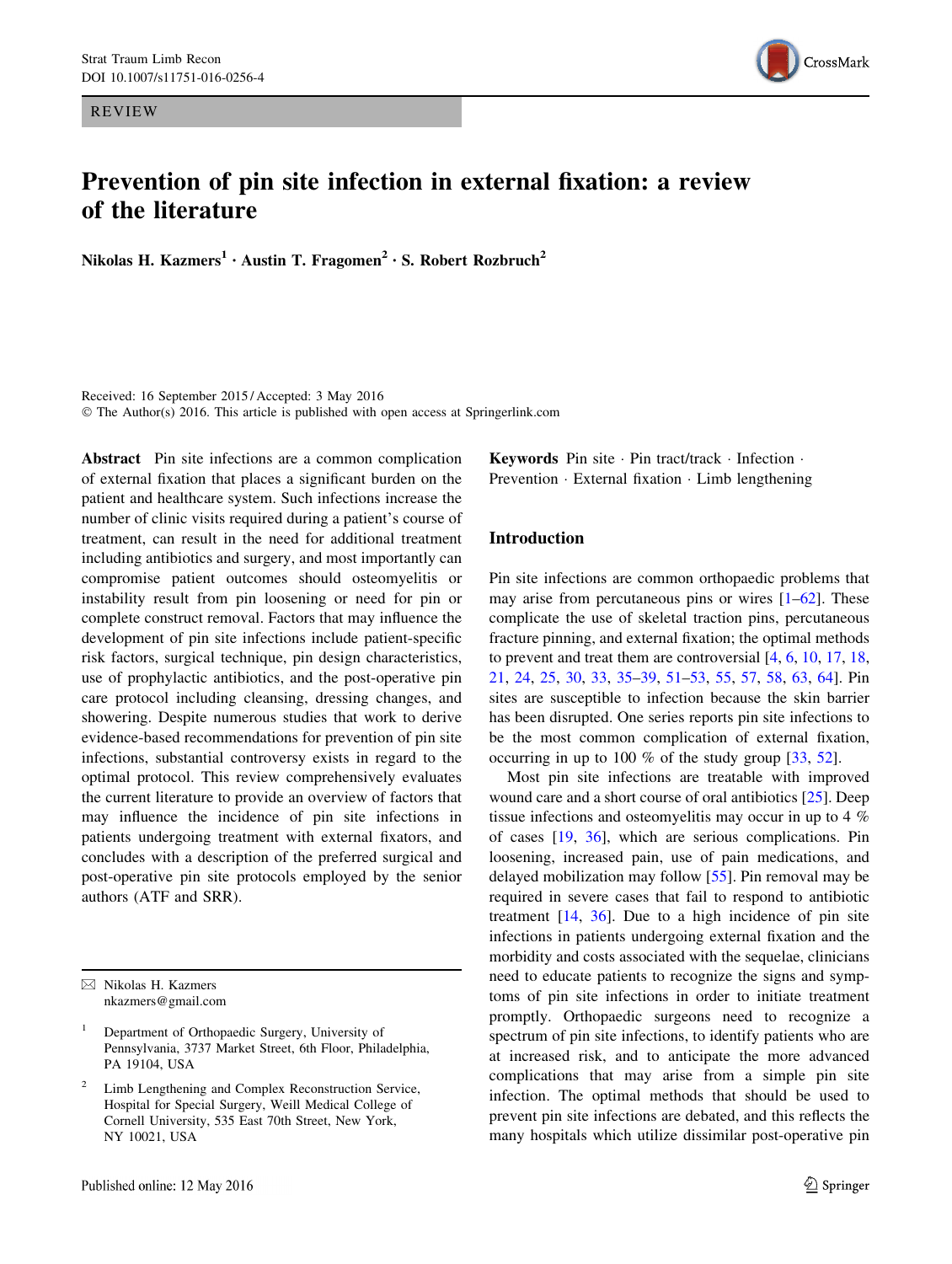site care protocols  $[21, 36]$  $[21, 36]$  $[21, 36]$  $[21, 36]$ . A critique of the current evidence is presented.

## Definition and classification of pin site infections

There is no accepted definition of pin site infection universally [[25\]](#page-9-0). Comparisons of results by different studies, which range from 0 to 100 %, are difficult. This large discrepancy reflects variations in what is considered a true pin infection, the study duration, the external fixator application technique, patient population, and the pin site care protocol used [\[33](#page-9-0)]. A lack of a universal definition and reporting of infection rates (per patient versus per individual pin site) pose challenges to conducting a systematic review.

# An attempt to differentiate three levels of skin reaction to percutaneous pins has been reported: [\[24](#page-9-0)]

- 1. Pin site reaction: Represents normal/physiologic changes in skin colour, skin warmth, and pin site drainage and resolves within 72 h.
- 2. Pin site colonization: Includes Erythema, warmth, drainage, possible pain, and positive culture.
- 3. Pin site infection: Includes all of the above, possibly with the addition of pus, pin loosening, or increased microbial growth on cultures.

Recognizing that these definitions can be tedious a pin site infection may be defined, for practical purposes, as the presence of any classic signs or symptoms of infection around a pin or wire that requires treatment with antibiotics, pin removal, or debridement [\[36\]](#page-9-0). Once determined an infection, various classification systems may be employed to describe the severity of the infection further. Four classes used commonly are in Table [1](#page-2-0) [[7,](#page-9-0) [11,](#page-9-0) [45](#page-9-0), [51](#page-10-0)].

## Risk factors for acquiring pin site infections

Not all patients are susceptible to pin site infections [[15,](#page-9-0) [17,](#page-9-0) [48](#page-10-0), [50](#page-10-0), [57](#page-10-0)] due to a combination of factors related to patient health and the external fixator. Patient factors associated with a higher risk of pin site infections include increased patient age and intrinsic medical comorbidities [\[15](#page-9-0)]. The immune status and consumed medications are expected to influence the risk of infection; examples include diabetes, rheumatoid arthritis and other collagen vascular diseases, and use of steroids. Smoking has been studied extensively and has been shown to increase postoperative complications including wound infection [\[32](#page-9-0)]. Although not studied directly in the context of percutaneous pin and wire infection, smoking has been shown to decrease subcutaneous collagen production [[22](#page-9-0)]. Ceasing to smoke preoperatively has been demonstrated to reduce wound-related complications dramatically in patients undergoing primary hip and knee arthroplasty [[32\]](#page-9-0). Anecdotally, we have observed that excessive patient activity leads to increased pin irritation and infection also and that traumatized skin is less resistant to infection.

External fixator parameters affect the risk of pin site infections. Increased duration of pin fixation was associated with a higher rate of pin site infection in a cohort of 27 patients with 178 total pin site infections [\[17](#page-9-0)]. This study also suggested that periarticular pin placement was associated with a greater infection rate than diaphyseal placement (1.6 % vs. 4.5 %,  $p < 0.01$ ) [[17\]](#page-9-0) possibly due to increased soft tissue motion about joints. Sites with greater soft tissue thickness over bone have been implicated as at higher risk of infection. The infection rate has been reported to be 2.5-fold greater in patients with external fixators performing active correction than those which are not [\[48](#page-10-0)]. Skin tension around a pin site has also been associated with greater infection rates [[57\]](#page-10-0). Pin insertion technique may influence the risk of developing a pin site infection: pre-drilling pin sites with a sharp dill bit; meticulous soft tissue handling; inserting pins by hand; and not using a tourniquet to reduce the risk of thermal necrosis to bone and skin may decrease the risk of infection. We have observed also that inadequate fixation may place excessive load on too few fixation points and lead to infection.

#### Complications resulting from pin site infections

Although pin site infections are complications, severe problems may follow that could compromise treatment goals and increase patient morbidity [[31,](#page-9-0) [36](#page-9-0), [39](#page-9-0)]. These include pin loosening (with loss of fixation, loss of alignment, frame instability, and, in rare cases, abandoning external fixator treatment [\[26](#page-9-0), [28](#page-9-0)]), osteomyelitis, joint or fracture site contamination, and increasing pain which limits patient function. Loose pins and wires, when identified, should be removed promptly to prevent progression to osteomyelitis and the pins and wires vital to construct integrity need to be replaced. Osteomyelitis may arise from superficial pin site infections in up to 4 % of cases and represents the most severe consequence of a superficial infection [\[36](#page-9-0)]. Timely, meticulous surgical debridement can prevent this from becoming chronic osteomyelitis.

In the presence of a pin site infection, the risk of intramedullary infection is increased from 6 to 70 % in patients undergoing conversion from external to internal fixation ( $p = 0.003$ ) [\[31](#page-9-0)]. These observations were based on the treatment of severe open tibia fractures with an intense post-injury inflammatory response and that the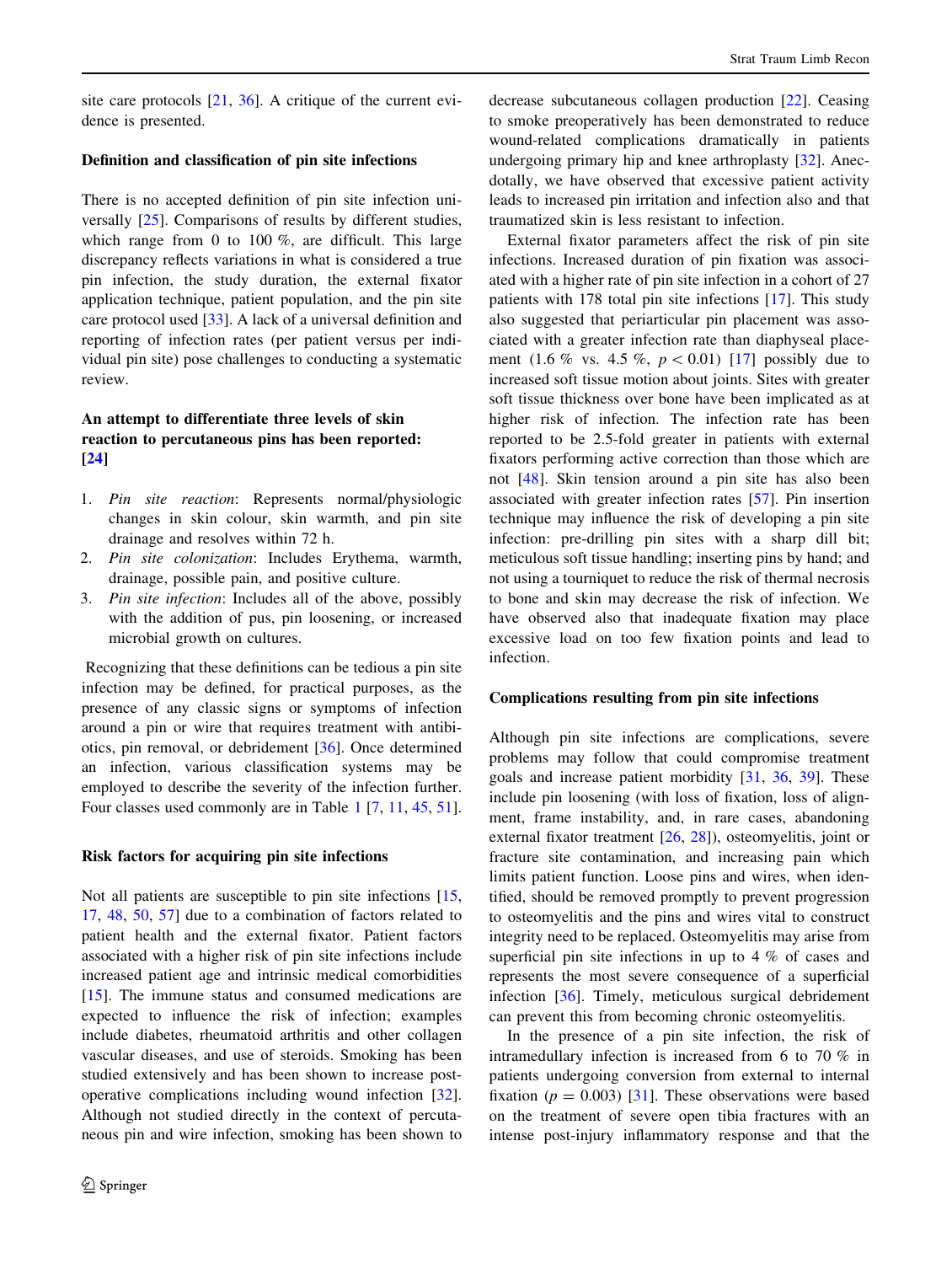<span id="page-2-0"></span>Table 1 Four commonly used classification systems to describe pin site infections, as described by Ward, Saleh and Scott, Checketts et al., and Dahl et al.

| <b>Classification</b> systems                                                                                |
|--------------------------------------------------------------------------------------------------------------|
| Ward (1998)                                                                                                  |
| Minor—Prolonged drainage, crusting, swelling, and erythema. Considered benign                                |
| Major—Resolution requires removal of affected pins                                                           |
| Saleh and Scott (1992)                                                                                       |
| Grade 0-No problems                                                                                          |
| Grade 1—Responds to local treatment, increased cleaning, and massage                                         |
| Grade 2—Responds to oral antibiotics                                                                         |
| Grade 3-Responds to intravenous antibiotics or pin releases                                                  |
| Grade 4—Responds to removal of the pin                                                                       |
| Grade 5—Responds to local surgical curettage                                                                 |
| Grade 6-Chronic osteomyelitis                                                                                |
| Checketts-Otterburns Grading System (1999)                                                                   |
| Grade 1—Slight erythema, little discharge. Treat with improved local pin care                                |
| Grade 2—Erythema, discharge, pain, warmth. Treat with improved local pin care and oral antibiotics           |
| Grade 3—As per grade 2, but no improvement with oral antibiotics. Pins/ex fix can be continued               |
| Grade 4—Severe soft tissue infection involving several pins $\pm$ pin loosening. Ex fix must be discontinued |
| Grade 5—As per grade 4, but with bone involvement visible on radiographs. Ex fix must be discontinued        |
| Grade 6—Major infection occurring after ex fix removal. Treatment requires curettage of pin track            |
| Dahl Wire and Pin Site Classification and Treatment (1994)                                                   |
| Grade 0—Normal. Treat with weekly pin care                                                                   |
| Grade 1—Inflammed. Daily pin care                                                                            |
| Grade 2-Serous drainage. Antibiotics                                                                         |
| Grade 3-Purulent discharge. Antibiotics                                                                      |
| Grade 4-Osteolysis. Pin removal                                                                              |
| Grade 5-Ring sequestrum. Debridement                                                                         |
|                                                                                                              |

conversion from external to internal fixation was immediate without a hardware-free period to treat the pin infections. Furthermore, the half pins used in these patients were mostly 5 mm, self-drilling and not hydroxyapatite (HA) coated pins—all of which make infection more probable. The conversion from external fixation to internal fixation has become common in limb lengthening and is highlighted by the lengthening and then nailing (LATN) technique [[43\]](#page-9-0). In LATN, there is no contact between the components used for external and internal fixation. The pins and wires are placed peripherally in the proximal tibia and distal to the planned site of the tip of the nail (out of the way of the future IM nail) to prevent the nail from passing through a previous pin site to minimize contamination. Predrilling the bone, using 6-mm HA-coated pins, and meticulous technique can make the conversion from external to internal fixation safe. In cases where eccentric pin placement was not used and conversion to internal fixation after prolonged external fixation is needed, we used a specific protocol; the external fixator was removed, the limb was casted, and internal fixation delayed for a minimum of 1 month [[44\]](#page-9-0). With this method, deep infection occurred in 2.5 % of patients and resolved without sequelae after hardware removal and 6 weeks of intravenous antibiotics [[44\]](#page-9-0). Recently, we have used an intramedullary nail that is coated with antibiotic infused bone cement [[65\]](#page-10-0).

# Evidence for prevention of pin site infections

Although pin infections are a common complication of external fixation, there is no consensus regarding the optimal measures that should be used to prevent them. The variations in surgeon and nursing preference are, in part, due to limitations and gaps within the current literature. Specific limitations, outlined in Table [2,](#page-3-0) include a paucity of randomized controlled trials, meta-analyses, and the lack of control groups in many studies. Many studies evaluate different variables (i.e. cleansing solution, dressing type, frequency of cleaning), making it difficult to discern the effect of any one variable in the event of a positive result. Despite these shortcomings, this section reviews the evidence and includes the senior authors' preferred pin site care protocol.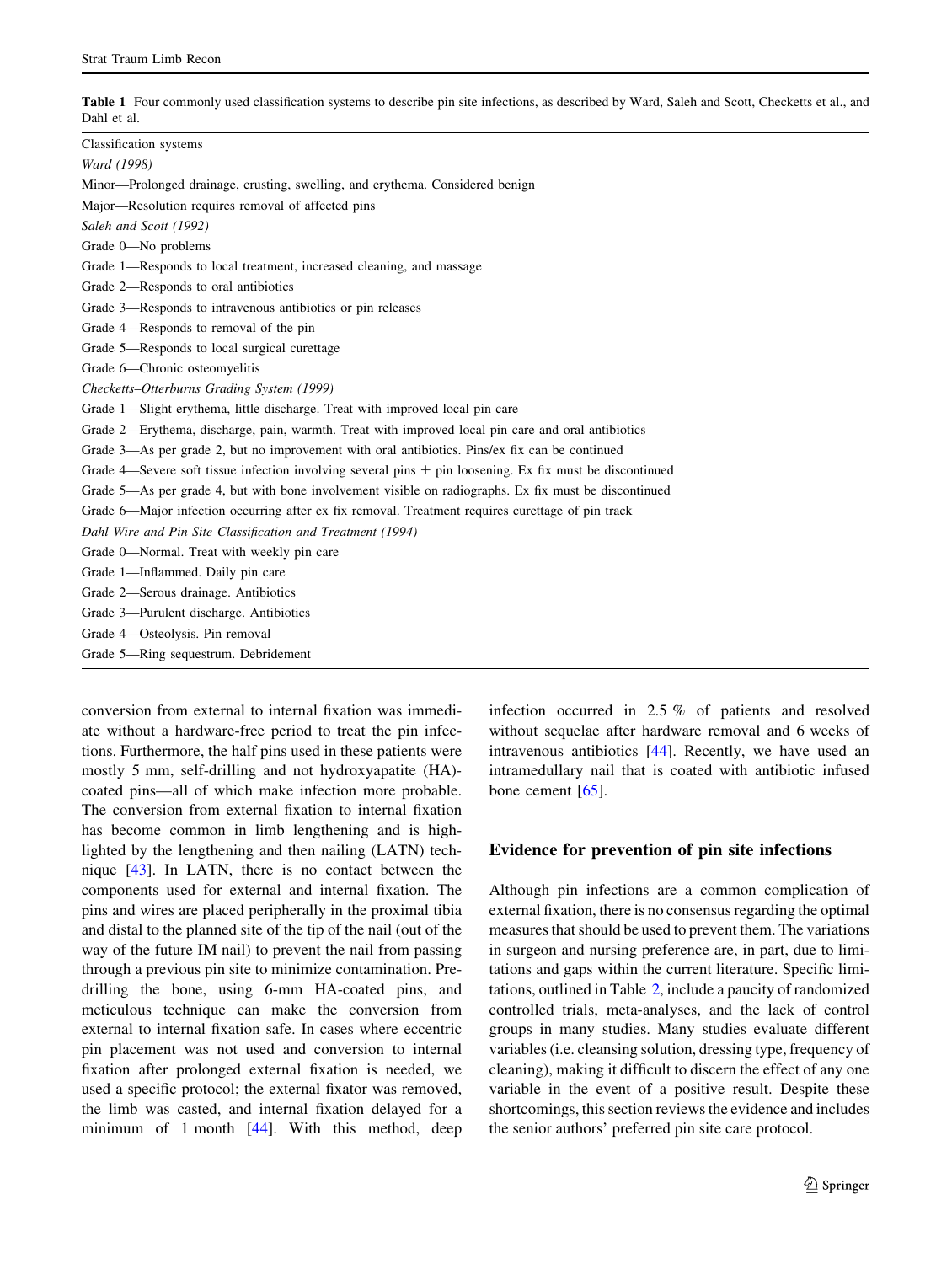<span id="page-3-0"></span>Table 2 Limitations of the current literature posing a barrier to the study of pin site infection preventative strategies

| Limitations of the current literature                                                                                                         | Implication                                                                        |
|-----------------------------------------------------------------------------------------------------------------------------------------------|------------------------------------------------------------------------------------|
| Lack of uniform definition/criteria to diagnose and classify severity of pin tract infections                                                 | Difficult to study incidence                                                       |
|                                                                                                                                               | Inaccurate diagnoses complicate interpretation of<br>intervention efficacy         |
| Highly variable control groups between studies (different baseline of prophylactic<br>antibiotics, pin care protocol, etc.)                   | Difficult to apply study results to an individual<br>practice                      |
|                                                                                                                                               | Difficult to conduct meta-analysis                                                 |
| Within a given study, treatment groups that differ by more than one variable (e.g. changing<br>both the cleansing solution and dressing type) | Impossible to discern effect of individual variables                               |
|                                                                                                                                               | Difficult to apply study results to an individual<br>practice                      |
| Few randomized controlled trials                                                                                                              | Base clinical practice on low quality,<br>underpowered, potentially biased studies |
| No consistency in reporting infection rate (per patient vs. per individual pin site)                                                          | Difficult to study incidence                                                       |
|                                                                                                                                               | Difficult to compare studies                                                       |
|                                                                                                                                               | Difficult to conduct meta-analysis                                                 |

# Pin design

Attention has been placed on the development of materials and specialized coatings of pins that could potentially reduce rates of infections. Examples include titanium pins and hydroxyapatite (HA) coatings. Titanium is thought to improve the metal–skin interface by inciting a smaller inflammatory response than stainless steel. HA enhances osseointegration of the pin, decreases motion at the interface, and lowers the loosening rate which would, otherwise, be a major contributor to infection.

In a randomized controlled trial of 80 patients (320 pins) with unstable distal radius fractures treated with small AO external fixators, patients had either titanium alloy or stainless steel pins of identical geometry. After an average of 44 days in the external fixator, there were no statistically significant differences in the total pin site infection rate (erythema, cellulitis, drainage), pin loosening, or need for premature fixator removal ( $p > 0.05$  for all outcomes). It was concluded that the additional cost of titanium alloy pins was not warranted given that pin site complications were not different compared with stainless steel pins.

In a randomized study of 19 patients (76 pins) undergoing hemicallotasis in the treatment of medial compartment knee osteoarthritis, Magyar et al. [\[27](#page-9-0)] demonstrated that HA-coated Orthofix pins had a lower rate of loosening and greater extraction torques than uncoated pins. Similar results were seen in a sheep model in which HA-coated pins had a significantly greater extraction torque and enhanced bony ingrowth (per microscopy) in comparison with titanium-coated and uncoated pins [\[33](#page-9-0)]. There is a hypothesis that the HA coating is resistant to bacterial adhesion [[3\]](#page-8-0); in this in vitro study, the adherence of Staphylococcus epidermidis to stainless steel screws was significantly lower in the presence of HA coating.

Pommer et al. [\[39](#page-9-0)] conducted a similar study but evaluated pin site infection rate, pin removal, and pin extraction torque as the outcomes of interest. A total of 46 patients undergoing segmental bone transport or tibial lengthening were randomized to the use of either standard titanium or HA-coated stainless steel Schanz pins and were followed prospectively for a mean of 38 weeks. The uncoated pins had a 12 % infection rate with 1 extensive intramedullary canal infection, while none of the HAcoated pins became infected. None of the HA-coated pins required removal throughout the study in contrast to 13 % of the uncoated pins. The extraction torque of the HAcoated pins was significantly greater than the uncoated pins  $(0.43 \text{ vs. } 0.10 \text{ N m}, p < 0.001).$ 

In the context of a systematic review where the qualifying studies are evaluated for possibilities of confounding or bias, the conclusion was although HA pin coating reduced rates of loosening, there was insufficient evidence to determine whether this brought benefits to rates of deep infection, malunion, or the need for pin removal secondary to infection [[62\]](#page-10-0).

Pin geometry and thread design are parameters that has been studied in the context of reducing pin site infection. W-Dahl and Toksvig-Larsen [\[54](#page-10-0)] randomized patients undergoing hemicallotasis osteotomy to have either XCaliber (Orthofix) pins with optimized thread and tip design or standard Orthofix pins. In both groups, HAcoated pins were used in the metaphyseal bone, whereas non-coated pins were used in diaphyseal bone. At 7 weeks post-operatively, there were no differences in use of antibiotics (10.5 days with XCaliber, 7.5 days with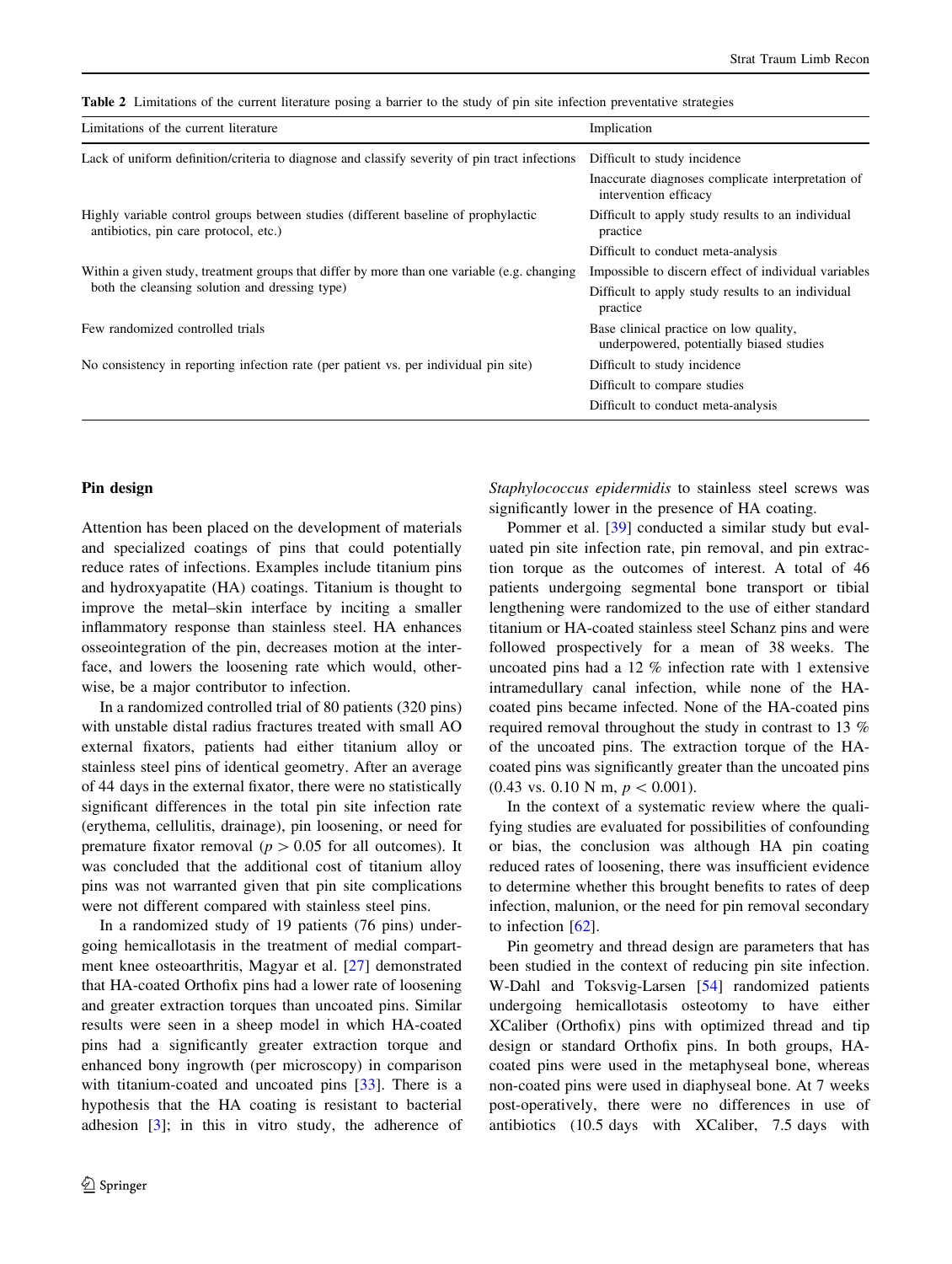standard;  $p = 0.16$ ), although the XCaliber group had significantly more pain at rest, pain during activity and greater paracetamol use. The authors concluded that the thread design of the standard pin was adequate in this clinical setting.

Alternative pin coatings, including silver and gold, have been used experimentally to reduce infection. These have been shown to prevent bacterial adhesion or growth, but clinical use is not widespread possibly due to the associated expense and need for further clinical testing.

# Surgical technique

Surgical technique is quoted anecdotally as a means of lowering the incidence of pin infection. The goal is to prevent injury to the bone and soft tissues and subsequent bacterial colonization of necrotic tissue. Intra-operative precautions such as protecting soft tissues with drill sleeves, using sharp drill bits, avoiding thermal necrosis when using power drills, and preventing ischaemic necrosis of skin by implanting wires or pins without excessive skin tension are all measures thought to reduce pin site infections [\[16](#page-9-0), [37](#page-9-0), [42](#page-9-0)]. Although these techniques have not been studied formally, they represent good practice. Taking measures to reduce thermal and mechanical damage of bone during pin insertion are important as these factors have been linked to fibrous tissue formation, pin loosening, and infection [\[33](#page-9-0), [57](#page-10-0)]. Unicortical placement of pins and wires can generate excessive heat and burn the bone and should be avoided. Tourniquet use during pre-drilling and wire insertion will decrease blood flow to the bone and tissues preventing blood from naturally ''cooling'' the bone; this may, in turn, result in thermal necrosis of bone. In addition to thermal damage, haematoma formation is associated with greater rates of pin site infection [\[12](#page-9-0)].

# Cleansing solutions

Many investigators have attempted to determine the efficacy of different cleansing solutions in reducing the rate of pin site infection. This section will focus on the few randomized studies that aimed to determine the effect of using different cleansing solutions as the main variable.

Egol et al. [[15\]](#page-9-0) published a level II randomized controlled trial in which 118 patients undergoing external fixator treatment of unstable displaced distal radial fractures were randomized into one of three groups: (1) no cleansing solution with weekly dry dressing changes, (2) half-strength hydrogen peroxide applied daily, and (3) Biopatch" chlorhexidine-impregnated discs changed weekly. The study was powered to detect a 5 % difference in infection rate, but after a mean follow-up of 5.9 weeks, the study failed to reveal any significant differences in pin site erythema, drainage, cellulitis, antibiotic use, pin removal rate, and pin loosening. It was concluded that sterile dry dressings changed weekly are an adequate and inexpensive choice; the study limitations include unblinded evaluation of infection and dressing changes done by the treating surgeon and of uncertain patient compliance. Henry [[20\]](#page-9-0) led a prospective randomized controlled trial evaluating the efficacy of 0.9 % sodium chloride solution versus 70 % isopropyl alcohol in the setting of paediatric leg lengthening and found no significant difference in pin site infection rate (25 and 18 %, respectively). Patterson [\[37](#page-9-0)] completed a multicenter randomized controlled trial of 92 patients treated with external fixators. There was no significant difference in pin site infection rate between three different cleansing solutions: (1) 0.9 % saline; (2) half-strength hydrogen peroxide; and (3) soap with water (30, 27, and 45 % incidence of pin site infection, respectively). Despite this, the authors were concluded the combination of half-strength hydrogen peroxide with Xeroform dressings was superior to soap and water cleansing with dry gauze. Despite randomization, the impact of these studies is limited by relative infrequent use of external fixation in favour of volar plating in the distal radius [\[15](#page-9-0)], inadequate statistical analysis [\[20\]](#page-9-0), and inadequate study design without published inclusion criteria [\[37](#page-9-0)].

Lethaby et al. [\[25](#page-9-0)] published a Cochrane systematic review and meta-analysis that pooled the data of the three negative studies by Egol [\[15](#page-9-0)], Henry [[20\]](#page-9-0), and Patterson [\[37](#page-9-0)]. The meta-analysis considered the outcome of pin site infection rate and was based upon two study groups: 1) patients receiving any type of pin site cleansing solution versus 2) patients receiving no cleansing regimen [\[25](#page-9-0)]. These two broad groups were chosen for the meta-analysis because of the heterogeneity between the three studies chosen for the analysis used different control pin site care protocols and tested different dressing types. There was insufficient evidence to suggest that the use of pin site cleansing solutions reduces pin site infection rates (relative risk (RR) 2.30, 95 % confidence interval 0.63–8.33) [\[25](#page-9-0)]. Although the authors employed specific inclusion and exclusion criteria, they maintained this conclusion may be difficult to interpret given that the meta-analysis was based upon small, non-blinded, heterogeneous studies at a high risk of bias. Five years after publication of this metaanalysis, an additional Cochrane review drew similar conclusions that there was insufficient evidence to promote any specific strategy of pin site infection prophylaxis [\[59](#page-10-0)].

W-Dahl and Toksvig-Larsen conducted a prospective cohort study of 49 patients (196 pins) undergoing tibial osteotomy and external fixation for knee deformity correction in which pin site infection rates were compared at 1, 6, and 10 weeks post-operatively with two different cleansing solutions: (1) chlorhexidine (2 mg/ml) and (2)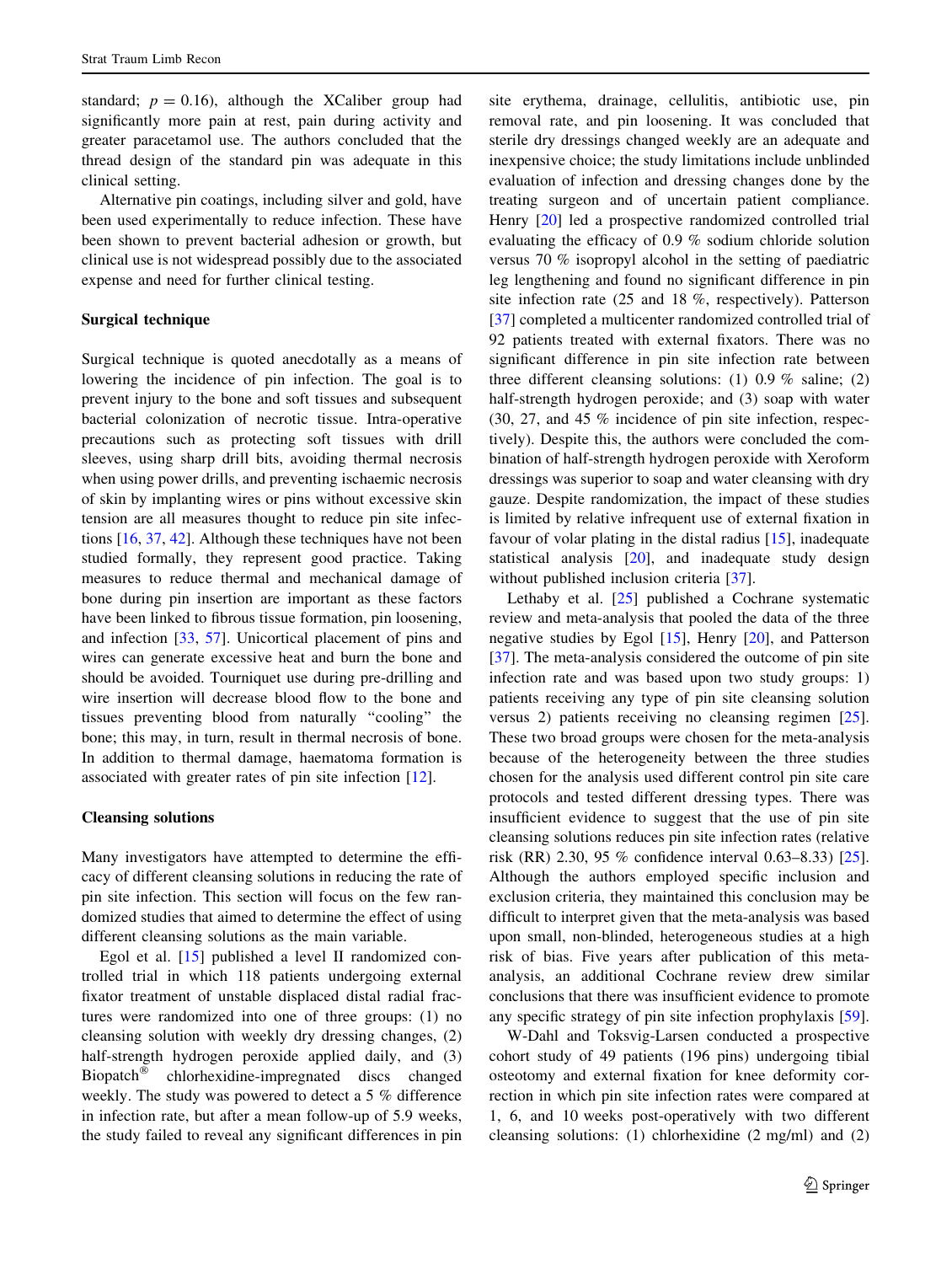normal saline (0.9 % sodium chloride) cleansing solutions [\[52](#page-10-0)]. It was concluded that the chlorhexidine solution was superior to saline, as the saline group demonstrated more frequent positive pin site cultures (RR 1.7,  $p < 0.0001$ ), more frequent presence of S. *aureus* (RR 3.3,  $p < 0.0001$ ), greater use of antibiotic treatment (22 vs. 9 days,  $p = 0.002$ , and greater use of pain medications at the time of pin extraction ( $p = 0.03$ ). However, there was no significant difference in infection rates, rates of pin loosening, or incidence of higher grade infections on the Checketts– Otterburns scale. Although this study demonstrates that a chlorhexidine cleansing solution may lead to lower rates of pin site bacterial colonization and decreased use of antibiotics and pain medications as compared with saline, it is limited in that the pin site infection rate was not shown to differ. A more recent cohort study suggested that chlorhexidine cleansing solution leads to decreased pin site infection rates. However, surgical techniques and other aspects of pin site care differed between the two study groups confounding the interpretation of the results [\[12](#page-9-0)].

In summary, it is unclear whether cleansing pin sites is necessary to reduce the risk of infection. The ideal pin site cleansing solution is yet to be identified, but there is some evidence that chlorhexidine may be useful to decrease pin site colonization, antibiotic use, and pain.

## Frequency of pin site cleaning

The optimal frequency for pin site care is unclear. One study found that the frequency of pin site cleaning is a factor that could potentially affect pin site infection rates [\[55](#page-10-0)]. Fifty patients undergoing tibial osteotomy and external fixation for gonarthrosis were prospectively randomized to receive daily or weekly pin site cleansing with a 0.9 % saline solution. It was concluded that weekly pin site cleaning is appropriate in this patient population, as there was no difference in pin site infection rate (1.5 vs. 1.6 % per pin), infection severity, antibiotic use (42 vs. 53 days), and analgesic use between the daily and weekly cleaning groups, respectively.

#### Dressing types

Does the type of pin site dressing influence infection rate? Although many investigators have looked into this, a conclusion on the efficacy of certain dressings alone is not possible because the study groups differ in other aspects of pin site care or surgical technique. Seven randomized trials were identified that were designed to specifically evaluate the efficacy of various dressings in reducing pin site infection rate [[1,](#page-8-0) [4](#page-8-0), [15,](#page-9-0) [18,](#page-9-0) [37](#page-9-0), [60,](#page-10-0) [61\]](#page-10-0). Lee and colleagues [\[60](#page-10-0)] determined that pin infection rate was lower in patients undergoing limb lengthening procedures with a

polyhexamethylene biguanide dressing as compared to dry gauze (1.0 versus 4.5 %, respectively); however, no deep infections occurred in either group. Ogbemudia et al. [[61\]](#page-10-0) concluded that a 1 % silver sulphadiazine dressing reduced pin track infection rates in a population comprised mostly of trauma patients (1.9 % of pin sites, as compared to 14.2 % with dry gauze). However, Yuenyongviwat and Tangtrakulwanich [[1](#page-8-0)] found no differences between these dressing types in the setting of tibial external fixators used for trauma (46.7 % of patients with pin track infections with silver sulphadiazine dressings versus 40.0 % with dry gauze).

In the remaining four randomized trials, no dressing type was shown to be superior [\[4](#page-8-0), [15](#page-9-0), [18](#page-9-0), [37\]](#page-9-0). Egol et al. [\[15](#page-9-0)] studied dry dressings and the chlorhexidine-impregnated patch (Biopatch<sup>®</sup>) in adults with unstable displaced distal radius fractures. Grant et al. [[18\]](#page-9-0) compared 10 % betadine gauze with white paraffin ointment in adult patients, although specific inclusion criteria were not provided. Camilo et al. [[4\]](#page-8-0) studied polyvinylpyrrolidone– iodine-soaked gauze versus dry gauze in the setting of Ilizarov external fixators. Patterson [[37\]](#page-9-0) did not list specific inclusion criteria, but compared dry gauze changed twice daily, dry gauze changed only when appearing soiled, and Xeroform dressings changed twice daily. An attempt to pool the results of these four studies in the form of a metaanalysis was deemed to be unfeasible due to the extent of heterogeneity between the studies [[25\]](#page-9-0).

## Showering

While many orthopaedic surgeons have guidance on when patients may shower or bathe post-operatively with the intent of reducing the risk of pin site infection, there is little direction from the literature. One case series suggested that showering after post-operative day (POD) 5 is not only acceptable, but could be used successfully as the only means of pin site care [\[17](#page-9-0)]. The authors followed 27 children with tibial external fixators for deformity correction or limb lengthening for a mean of 22.4 weeks, using daily showering as the only method of pin site care after dressings were removed on POD 5. The authors concluded that daily showering was adequate as the sole measure for pin site care as all infections resolved on oral antibiotics and no Dahl grade 3–5 infections occurred. However, the study lacked a control group, and approximately 75 % of the pin sites (178 total infections out of 136 half pins and 76 wires) became infected at some point during the study.

There are a small number of studies that seek to determine when surgical wounds may be exposed to showering. A cohort study of 192 patients undergoing thoracolumbar spinal operations showed no difference in wound infection rates with early showering (POD 2 for lumbar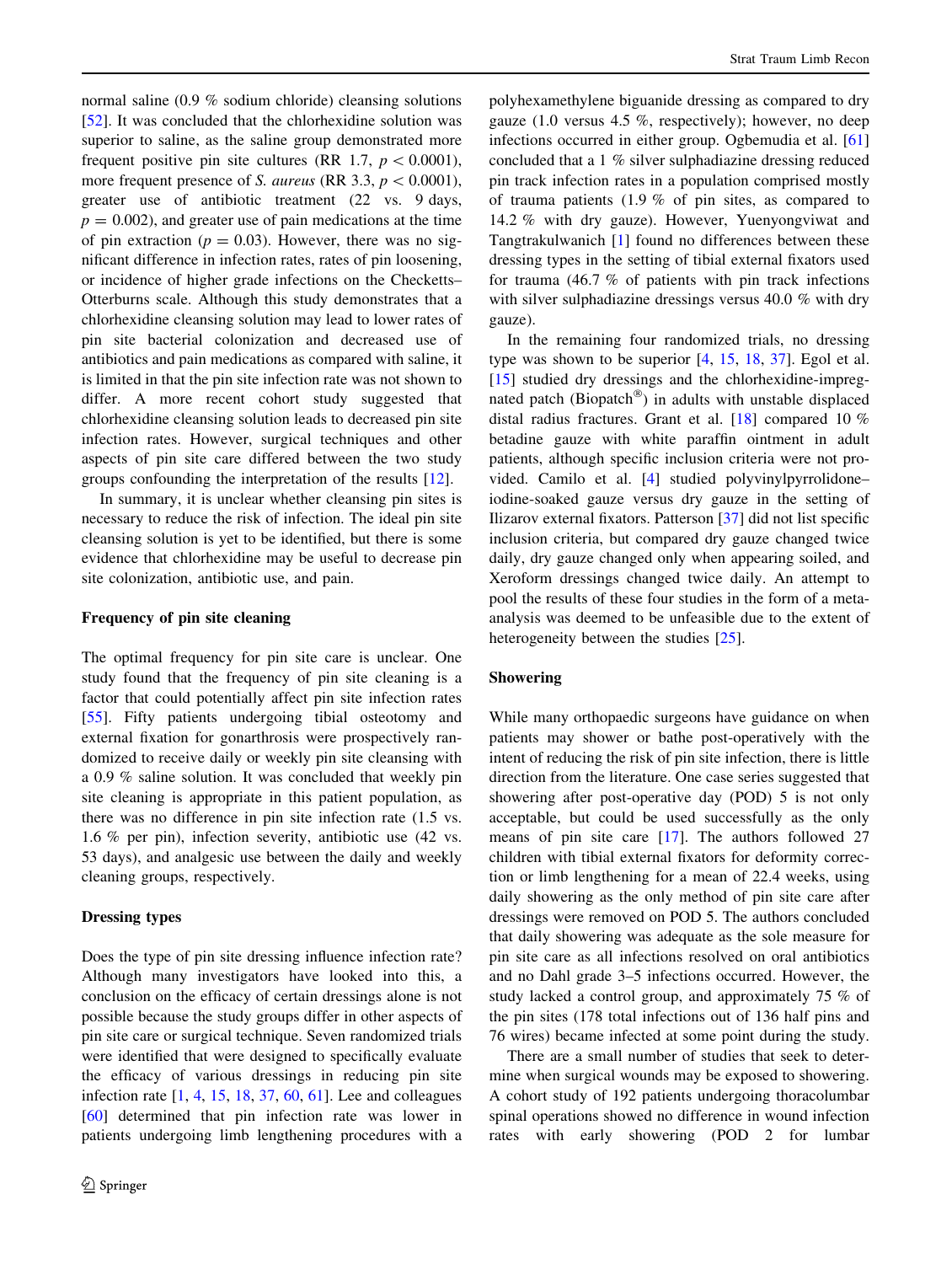microdiscectomy, POD 5 for other operations; 2 % wound complication rate) versus a control group (showering on POD 10–14 after staple removal; 4 % wound complication rate) [\[6](#page-9-0)]. These patients were advised to dry the wound and apply sterile gauze after showering. In this setting, the authors concluded that early showering was not harmful. Two prospective randomized trials demonstrated no difference in infection rate with early showering in the settings of open hernia repair and varicose vein surgeries [[34,](#page-9-0) [41](#page-9-0)]. It is unclear whether these results can be extrapolated to pin sites as these are not closed wounds. Further research in this area would be helpful.

### Prophylactic antibiotics

Oral antibiotics are often prescribed for prophylaxis against pin site infection, but evidence-based guidelines are lacking [\[36](#page-9-0)]. To address this issue, W-Dahl published a cohort study investigating the effect of a single dose versus 3 days of prophylactic antibiotics on the pin site infection rate in 106 patients with elective tibial osteotomy and external fixation for knee deformity [\[53](#page-10-0)]. In this study, patients received either a single preoperative dose of IV cloxacillin (2 g) given 20–30 min prior to incision, or a preoperative dose of IV cloxacillin (2 g) followed by two IV doses over the first 24 h followed by oral prophylaxis (flucloxacillin  $1 \text{ g} \times 3$ ) for an additional 2 days. The study found no significant difference in use of treatment antibiotics, pin loosening, positive pin site cultures, the presence of S. aureus, or distribution of infection grade at weeks 1, 6, and 10 post-operatively. Therefore, it was concluded that a single preoperative dose of prophylactic antibiotics is adequate in this clinical setting.

A study by Magyar et al. [[26\]](#page-9-0) supported use of oral prophylactic antibiotics for 2 weeks post-operatively in their series of 308 consecutive patients treated with openwedge osteotomy by hemicallotasis for osteoarthritis of the knee. Their data revealed that the infection rate was approximately 80 % when 0–3 days of prophylactic antibiotics were given and nearer 40 % in those who received 11–17 days of prophylactic antibiotics. The infection rate did not decrease further when antibiotic prophylaxis was extended beyond this time period. However, the authors did not provide statistical analysis or sample sizes, making it difficult to interpret these data.

In addition to oral prophylactic antibiotics, local administration of antibiotics has been hypothesized to reduce rates of pin site infection [[35\]](#page-9-0). A total of 60 patients admitted for a variety of orthopaedic conditions (intertrochanteric fracture, femoral neck or diaphyseal fracture, or hip and knee deformity) were designated to receive either 250 mg cephazolin injections along the pin insertion site or no antibiotic prior to placement of a proximal tibia Steinmann pin for skeletal traction. After an average of 25 days of traction in the antibiotic group and 29 days in the control group, pin site infection rates were 3 and 30 %, respectively ( $p = 0.003$ ). Therefore, the authors concluded that the local antibiotic administration reduced pin site infection rates, likely by reducing local bacterial flora.

Chou et al. [[9\]](#page-9-0) reported that topical antimicrobial application to the metal–skin interface reduced the pin site infection rate in a rabbit model. In this study, 37 rabbits were randomized to one of three groups: (1) titanium alloy implant with no antimicrobial, (2) titanium alloy implant with topical antimicrobial (1 % pexiganan acetate) applied to the skin–metal interface daily, and (3) a porous tantalum implant with no antimicrobial. A 75 % reduction in pin site infections was achieved with the titanium–pexiganan group in comparison with the titanium control group ( $p = 0.019$ ). However, there was no difference in infection rate between the titanium control and tantalum groups ( $p = 0.230$ ).

#### Other factors

In addition to the factors discussed, there are other aspects of pin site care or operative technique that may affect infection rates. There are no controlled studies that address whether to use sterile or non-sterile technique when administering pin site care. There is an uncertainty over the effects of pin site massage to relieve skin tension, whether dressings are advantageous (versus no dressing) and whether to remove pin site eschar.

#### Our protocol

Over 200 new external fixators are placed annually at the senior authors' institution; the management of pin sites and pin site infections is an essential part of daily clinical practice. The prevention of infection protocol includes the following: intravenous antibiotics are given prior to skin incision and continued for 24 post-operatively; no tourniquet is used; and pins are inserted after pre-drilling with sharp drills using sleeves to protect soft tissues. Electrocautery is avoided at pin sites to prevent tissue necrosis. HA-coated tapered pins with cortical threads are used exclusively. For most applications, 6.0-mm-diameter pins are used; however, 4.5-mm pins are used in adult foot and forearm cases and for paediatric patients. Pin diameter is ensured to be  $\langle 33 \, \% \rangle$  of the bone diameter. Pin site care starts on POD 2. Pin care is done once daily by cleaning each pin site with a new sterile cotton-tipped applicator that has been soaked in a solution of 1:1 hydrogen peroxide and normal saline. Dry sterile gauze is wrapped around each pin site. Daily showering is encouraged on POD 4 where the patients remove the dressings, allowing water to rinse the frame and use of an antibacterial liquid soap. The leg and frame are patted dry with a clean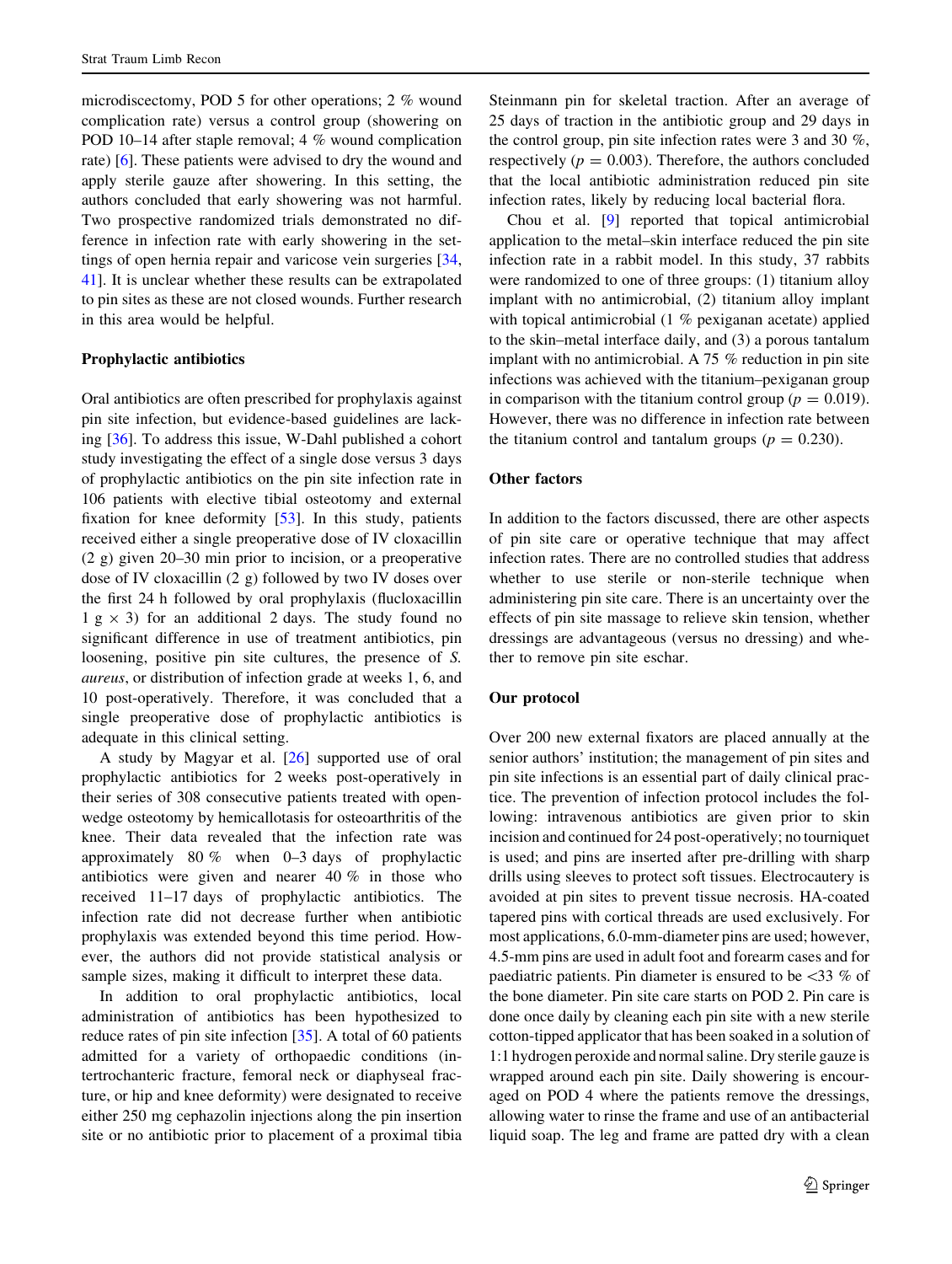towel. Patients are allowed to swim in a chlorinated pool after 4 weeks. Most patients are allowed weight bearing as tolerated. Over time, some patients develop a non-infectious dermatitis for which we have learned that further dilution of the hydrogen peroxide solution is helpful. For example, instructions would be changed to use 1 part hydrogen peroxide and 3 parts normal saline.

When a patient presents with a pin site reaction, they are encouraged to start twice daily pin care for that pin, reduce activity and weight bearing, and start oral antibiotics if these measures fail or if symptoms worsen. If a patient presents with a pin site infection, they are started on oral antibiotics and instructed to start twice daily pin site care for that pin. A reduction of weight-bearing activity in conjunction with elevation of the limb (if swelling is present) is recommended. If the infection does not resolve completely, pin cultures are taken and a second antibiotic is added empirically. Culture-specific antibiotics are then started when the results become available. For persistent infections, radiographs are obtained and evaluated for pin loosening. If half-pin loosening is not clear from the radiographs, the pin is then disconnected from the frame and tested. Loose pins are removed immediately in the office. Persistently infected tensioned wires are also removed in the clinic. When vital pins or wires are removed, the patient is brought to the operating room for frame modification urgently. At that time, the pin site is debrided and if there is accompanying cellulitis, the patient admitted for IV antibiotics and elevation. Patients who have had deep infections (loose, infected pin with lucencies on X-ray) are monitored for signs of osteomyelitis. Typically, removal of the foreign body (the half pin) is enough to cure the infection. When in doubt, an MRI (after frame removal) is obtained to evaluate the need for repeat debridement. After treatment with the external fixator is complete and at the time of frame removal, all pin sites are debrided. Since HA pins have been used routinely, loose pins are very rare at the time of frame removal and most pins are still fixed securely in the bone.

# Future directions

Pin site infections remain a common clinical problem in patients treated with external fixators. Future research in this area holds promise in elucidating additional effective preventative measures. Given the limitations of the current literature, well-designed clinical trials will be instrumental in assisting clinicians choose optimal pin site care regimens, pin designs, and operative techniques when working with patients with percutaneous orthopaedic pins and wires. Techniques which reduce intramedullary nail contamination for patients previously treated with external

fixation can minimize deep infection, including with the LATN technique [\[43](#page-9-0)] or by avoiding penetration of the canal altogether through use of monocortical screws held by a specialized clamp in lieu of traditional pins and wires. Consideration of these techniques for surgical applications beyond the tibia may worthwhile.

Continued focus on materials development and novel methods of prophylactic antibiotic administration may provide insights that can be tested further in human clinical trials. Specifically, efforts are being made to produce an improved pin coating that has antimicrobial properties. This would have implications for external fixation but would revolutionize internal fixation for use over a site of previous pin use and for routine use as a prophylactic measure against infection. The findings of Chou et al. [[9\]](#page-9-0) are intriguing; topical pexiganan acetate applied to pin sites resulted in a 75 % decrease in pin site infections in a rabbit model. DeJong et al. [\[13](#page-9-0)] found that the pin site infection rate was significantly decreased by adding a coating of chlorhexidine, hydroxyapatite, and lipid to titanium and stainless steel pins implanted into goat tibiae. The coated pins had a 4.2 % infection rate and 12.5 % colonization rate at 14 days after inoculating the pin sites with S. aureus, in contrast to the 100 % infection rate in the uncoated pins  $(p<0.01)$ . Although the extraction torque of the coated pins decreased over the 14-day study period, it was superior to the uncoated pins. These results suggest that this coating may be a viable option to reduce the risk of infection while maintaining a stable interface with bone. In an in vitro study by Chen et al. [\[8](#page-9-0)], a silver-containing HA pin coating was shown to decrease S. aureus and S. epidermidis adhesion in comparison with plain titanium pins without increased cytotoxicity to precursor osteoblast cells. The prevention measures tested in the Chou [\[9](#page-9-0)], DeJong [\[13](#page-9-0)], and Chen [\[8](#page-9-0)] studies, which seem promising in vitro or in animal models, would need to be shown to be effective in patients.

Puckett et al. [[40\]](#page-9-0) have taken a unique approach to pin design. The break in the protective skin layer at the skin– metal interface is thought to facilitate the passage of bacteria and formation of pin site infections. Therefore, it was hypothesized that the infection rate may improve if a continuous skin–metal interface is achieved. In order to accomplish the improved interface, a nano-roughened titanium pin material was developed that promotes improved keratinocyte adhesion. Follow-up studies based on this technology are pending.

# Summary and conclusions

There is no consensus on the precise definition of a pin site infection, but this frequent complication of external fixation is a cause of considerable cost and patient morbidity.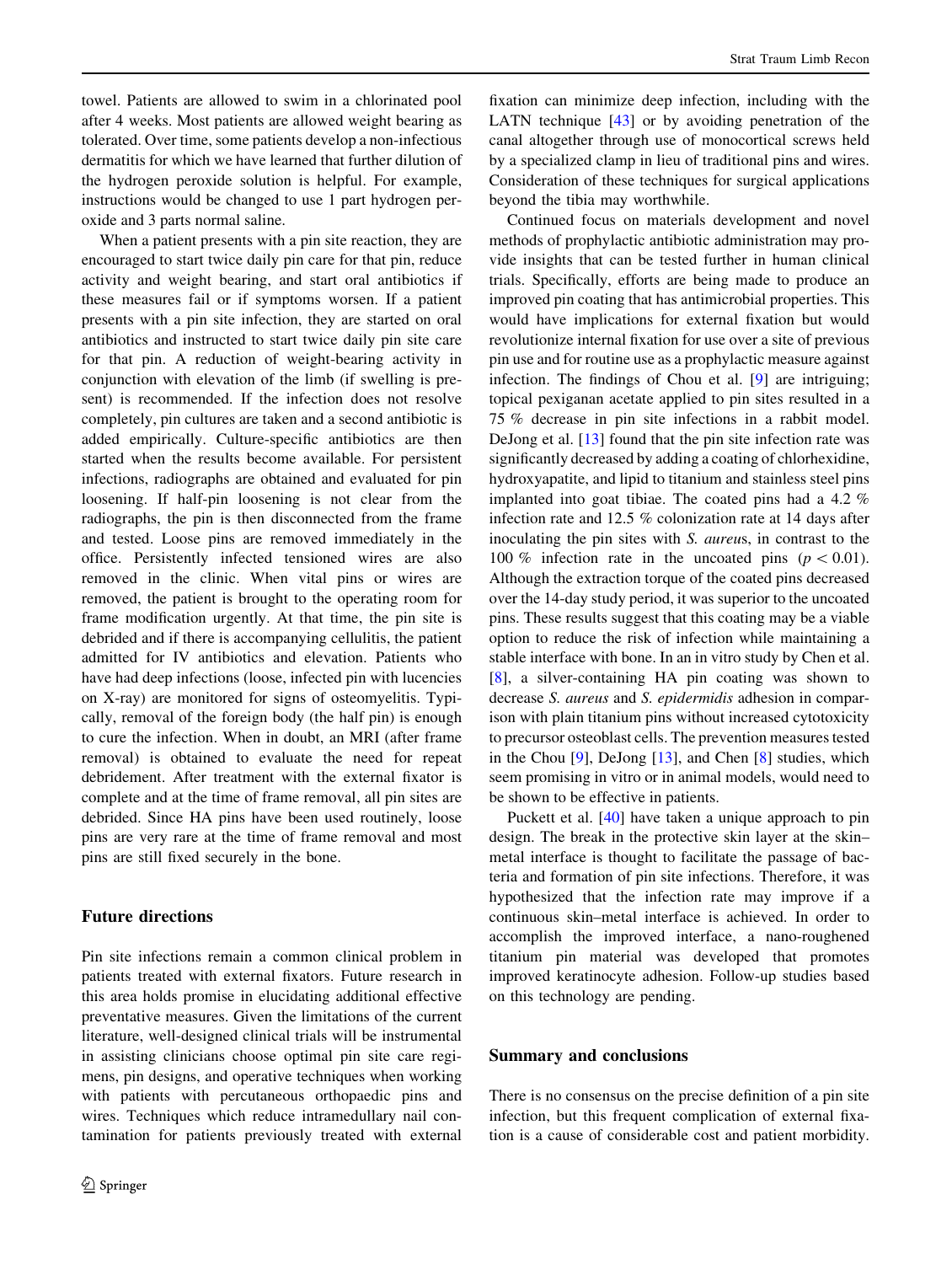<span id="page-8-0"></span>Patients with advanced age, multiple medical comorbidities, a prolonged duration of treatment in the external fixator, and those undergoing active correction are at an increased risk of pin site infections which may lead to additional complications such as osteomyelitis, pin loosening, loss of alignment, or premature removal of the external fixator.

The literature is limited with regard to prevention of pin site infection. A small number of studies have been published that guide the orthopaedic surgeon to choosing strategies to reduce the risk of pin site infections: hydroxyapatite pin coatings improve osseointegration, extraction torque, and pin site infection during bone transport or tibial lengthening; meticulous operative technique is an important factor—soft tissue disruption and thermal damage should be minimized when inserting pins or wires—and care should be taken to reduce the skin tension at pin or wire sites.

There is no strong evidence to guide choice of dressing type, cleansing regimen, or other aspects of pin site care. There is suggestion that chlorhexidine may be superior to saline as a pin site cleansing solution and that daily cleansing with saline is not superior to weekly cleansing. With regard to pin site dressings, there is suggestion that polyhexamethylene biguanide dressings, and possibly silver sulphadiazine dressings, may reduce pin track infection rates. However, there are several other trials showing the effect of dressing type to be negative and the question remains as to whether post-operative pin site dressings are important. With regard to pin site care, commencement of dressing changes on POD 2–3 may be convenient, as the drainage associated with pin site reaction normally decreases by this time. Clinicians should use personal judgement and experience until better evidence is available and, especially in the light of weak evidence, should consider the cost–benefit ratio of any pin site care regimen used.

The optimal regimen and time course are yet to be determined for prophylactic antibiotics. There is some evidence that 3 days of prophylactic antibiotics is not superior to one preoperative dose in the setting of elective tibial osteotomy and external fixation for knee deformity. In patients undergoing treatment with opening-wedge osteotomy by hemicallotasis for osteoarthritis of the knee, 2 weeks of prophylactic antibiotics was determined to be optimal, although the study was limited by a lack of statistical analysis. As for local prophylactic antimicrobials, there is some clinical and laboratory evidence that administering them reduces the incidence of pin site infections, although this method is not a standard of practice currently. Until more evidence is available, the choice of prophylactic antibiotic regimen should be guided by the clinician's experience for the particular orthopaedic

operation, by patient comorbidities and a past history of infection.

As many questions remain over how to reduce the risk of pin site infections effectively in patients treated with percutaneous orthopaedic pins and wires, an important measure that can be taken at this point in time is to teach patients how to recognize the signs and symptoms of pin site infection promptly so they may seek treatment as soon as possible. Specifically, pain at a pin site may precede infection at which point oral antibiotic treatment may be initiated [[17\]](#page-9-0).

Surgeons and nursing staff should adopt a uniform pin care protocol that works for their patients and that can be taught to everyone involved in that patient's care. Using a consistent protocol will help to ensure that the patient is not getting different information from different members of the healthcare team, a common problem that can lead to confusion and loss of confidence. Providing patients with a handout describing the pin site care protocol is an effective way to communicate to home nursing and family members that are involved in the pin site care. Audits of the protocol with a review of the latest studies on pin infection and prevention will allow for updating the protocol and delivering high-quality care.

#### Compliance with Ethical Standards

Conflict of interest NHK declares that he does not have a conflict of interest. SRR and ATF are consultants for Smith and Nephew, Ellipse, and Stryker and have received royalties from Stryker (RAD Frame).

Open Access This article is distributed under the terms of the Creative Commons Attribution 4.0 International License ([http://crea](http://creativecommons.org/licenses/by/4.0/) [tivecommons.org/licenses/by/4.0/\)](http://creativecommons.org/licenses/by/4.0/), which permits unrestricted use, distribution, and reproduction in any medium, provided you give appropriate credit to the original author(s) and the source, provide a link to the Creative Commons license, and indicate if changes were made.

#### References

- 1. Yuenyongviwat V, Tangtrakulwanich B (2011) Prevalence of pin-site infection: the comparison between silver sulfadiazine and dry dressing among open tibial fracture patients. J Med Assoc Thail 94(5):566–569
- 2. Antoci V, Ono C, Antoci VJ, Raney E (2008) Pin-site infection during limb lengthening using external fixation. Am J Orthop 37(9):E150–E154
- 3. Arciola CR, Montanaro L, Moroni A, Giordano M, Pizzoferrato A, Donati ME (1999) Hydroxyapatite-coated orthopaedic screws as infection resistant materials: in vitro study. Biomaterials 20(4):323–327
- 4. Camilo A, Bongiovanni J (2005) Evaluation of effectiveness of 10% polyvinylpyrrolidone-iodine solution against infections in wire and pin holes for Ilizarov external fixators. Sao Paulo Med J 123(2):58–61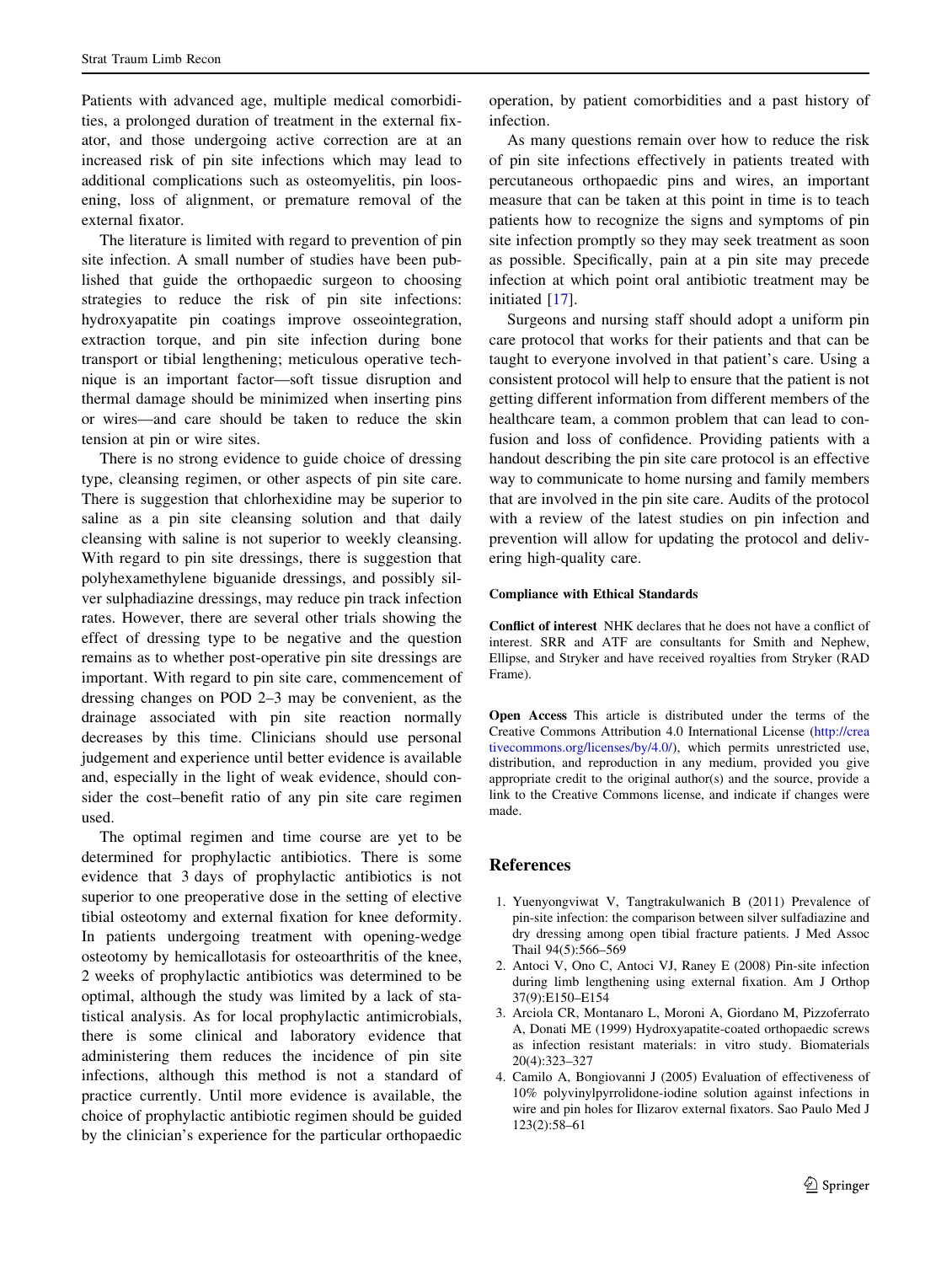- <span id="page-9-0"></span>5. Carragee EJ, Vittum DW (1996) Wound care after posterior spinal surgery. Does early bathing affect the rate of wound complications? Spine (Phila Pa 1976) 21(18):2160–2162
- 6. Cavusoglu AT, Er MS, Inal S, Ozsoy MH, Dincel VE, Sakaogullari A (2009) Pin site care during circular external fixation using two different protocols. J Orthop Trauma 23(10):724–730
- 7. Checketts R, Moran C, MacEachern A, Otterburn M (1999) Orthofix external fixation in trauma and orthopaedics. Pin track infection and the principles of pin site care. Springer, London
- 8. Chen W, Liu Y, Courtney HS, Bettenga M, Agrawal CM, Bumgardner JD et al (2006) In vitro anti-bacterial and biological properties of magnetron co-sputtered silver-containing hydroxyapatite coating. Biomaterials 27(32):5512–5517. doi:[10.1016/j.](http://dx.doi.org/10.1016/j.biomaterials.2006.07.003) [biomaterials.2006.07.003](http://dx.doi.org/10.1016/j.biomaterials.2006.07.003)
- 9. Chou TG, Petti CA, Szakacs J, Bloebaum RD (2010) Evaluating antimicrobials and implant materials for infection prevention around transcutaneous osseointegrated implants in a rabbit model. J Biomed Mater Res A 92(3):942–952. doi[:10.1002/jbm.a.32413](http://dx.doi.org/10.1002/jbm.a.32413)
- 10. Collinge CA, Goll G, Seligson D, Easley KJ (1994) Pin site infections—silver vs uncoated pins. Orthopedics 17(5):445–448
- 11. Dahl MT, Gulli B, Berg T (1994) Complications of limb lengthening. A learning curve. Clin Orthop Relat Res 301:10–18
- 12. Davies R, Holt N, Nayagam S (2005) The care of pin sites with external fixation. J Bone Joint Surg Br 87(5):716–719. doi:[10.](http://dx.doi.org/10.1302/0301-620X.87B5.15623) [1302/0301-620X.87B5.15623](http://dx.doi.org/10.1302/0301-620X.87B5.15623)
- 13. DeJong ES, DeBerardino TM, Brooks DE, Nelson BJ, Campbell AA, Bottoni CR et al (2001) Antimicrobial efficacy of external fixator pins coated with a lipid stabilized hydroxyapatite/ chlorhexidine complex to prevent pin site infection in a goat model. J Trauma 50(6):1008–1014
- 14. Desai A, Dramis A, Thompson N, Board T, Choudhary A (2009) Discharging pin sites following K-wire fixation of distal radial fractures: a case for pin removal? Acta Orthop Belg 75(3):310–315
- 15. Egol KA, Paksima N, Puopolo S, Klugman J, Hiebert R, Koval KJ (2006) Treatment of external fixation pins about the wrist: a prospective, randomized trial. J Bone Joint Surg Am 88(2):349–354. doi[:10.2106/JBJS.E.00011](http://dx.doi.org/10.2106/JBJS.E.00011)
- 16. Fragomen AT, Rozbruch SR (2007) The mechanics of external fixation. HSS J 3(1):13–29. doi:[10.1007/s11420-006-9025-0](http://dx.doi.org/10.1007/s11420-006-9025-0)
- 17. Gordon JE, Kelly-Hahn J, Carpenter CJ, Schoenecker PL (2000) Pin site care during external fixation in children: results of a nihilistic approach. J Pediatr Orthop 20(2):163–165
- 18. Grant S, Kerr D, Wallis M, Pitchford D (2005) Comparison of povidone-iodine solution and soft white paraffin ointment in the management of skeletal pin-sites: A pilot study. J Orthop Nurs 9:218–225
- 19. Green SA, Ripley MJ (1984) Chronic osteomyelitis in pin tracks. J Bone Joint Surg Am 66(7):1092–1098
- 20. Henry C (1996) Pin Sites: do we need to clean them? Pract Nurs 7(4):12–17
- 21. Holmes SB, Brown SJ (2005) Skeletal pin site care: National Association of Orthopaedic Nurses guidelines for orthopaedic nursing. Orthop Nurs 24(2):99–107
- 22. Jorgensen LN, Kallehave F, Christensen E, Siana JE, Gottrup F (1998) Less collagen production in smokers. Surgery 123(4):450–455
- 23. Karunakar MA, Frankenburg EP, Le TT, Hall J (2004) The thermal effects of intramedullary reaming. J Orthop Trauma 18(10):674–679
- 24. Lee-Smith J, Santy J, Davis P, Jester R, Kneale J (2001) Pin site management: toward a consensus, part 1. J Orthop Nurs 5(1):37–42
- 25. Lethaby A, Temple J, Santy J (2008) Pin site care for preventing infections associated with external bone fixators and pins. Cochrane Database Syst Rev 4:CD004551. doi[:10.1002/](http://dx.doi.org/10.1002/14651858.CD004551.pub2) [14651858.CD004551.pub2](http://dx.doi.org/10.1002/14651858.CD004551.pub2)
- 26. Magyar G, Toksvig-Larsen S, Lindstrand A (1999) Hemicallotasis open-wedge osteotomy for osteoarthritis of the knee. Complications in 308 operations. J Bone Joint Surg Br 81(3):449–451
- 27. Magyar G, Toksvig-Larsen S, Moroni A (1997) Hydroxyapatite coating of threaded pins enhances fixation. J Bone Joint Surg Br 79(3):487–489
- 28. Mahan J, Seligson D, Henry SL, Hynes P, Dobbins J (1991) Factors in pin site infections. Orthopedics 14(3):305–308
- 29. Marotta JS, Coupe KJ, Milner R, Heseltine KE (2003) Long-term bactericidal properties of a gentamicin-coated antimicrobial external fixation pin sleeve. J Bone Joint Surg Am 85-A(Suppl  $4)$  $-129-131$
- 30. Masse A, Bruno A, Bosetti M, Biasibetti A, Cannas M, Gallinaro P (2000) Prevention of pin track infection in external fixation with silver coated pins: clinical and microbiological results. J Biomed Mater Res 53(5):600–604
- 31. Maurer D, Merkow R, Gustilo R (1989) Infection after intramedullary nailing of severe open tibial fractures initially treated with external fixation. J Bone Joint Surg [Am] 71-A(6):835–838
- 32. Moller AM, Villebro N, Pedersen T, Tonnesen H (2002) Effect of preoperative smoking intervention on postoperative complications: a randomised clinical trial. Lancet 359(9301):114–117. doi:[10.1016/S0140-6736\(02\)07369-5](http://dx.doi.org/10.1016/S0140-6736(02)07369-5)
- 33. Moroni A, Vannini F, Mosca M, Giannini S (2002) State of the art review: techniques to avoid pin loosening and infection in external fixation. J Orthop Trauma 16(3):189–195
- 34. Neues C, Haas E (2000) Modification of postoperative wound healing by showering. Chirurg 71(2):234–236
- 35. Nigam V, Jaiswal A, Dhaon BK (2005) Local antibiotics: panacea for long term skeletal siteion. Injury 36(1):199–202. doi:[10.](http://dx.doi.org/10.1016/j.injury.2003.12.015) [1016/j.injury.2003.12.015](http://dx.doi.org/10.1016/j.injury.2003.12.015)
- 36. Parameswaran AD, Roberts CS, Seligson D, Voor M (2003) Pin site infection with contemporary external fixation: how much of a problem? J Orthop Trauma 17(7):503–507
- 37. Patterson MM (2005) Multicenter pin care study. Orthop Nurs 24(5):349–360
- 38. Pieske O, Geleng P, Zaspel J, Piltz S (2008) Titanium alloy pins versus stainless steel pins in external fixation at the wrist: a randomized prospective study. J Trauma 64(5):1275–1280. doi:[10.1097/Ta.0b013e31815e40e0](http://dx.doi.org/10.1097/Ta.0b013e31815e40e0)
- 39. Pommer A, Muhr G, David A (2002) Hydroxyapatite-coated Schanz pins in external fixators used for dissiteion osteogenesis: a randomized, controlled trial. J Bone Joint Surg Am 84-A(7):1162–1166
- 40. Puckett S, Lee P, Ciombor D, Aaron R, Webster T (2010) Nanotextured titanium surfaces for enhancing skin growth on transcuraneous osseointegrated devices. Acta Biomater 6:2352–2362
- 41. Riederer SR, Inderbitzi R (1997) Does a shower put postoperative wound healing at risk? Chirurg 68(7):715–717 (discussion 7)
- 42. Rozbruch SR, Fragomen AT, Ilizarov S (2006) Correction of tibial deformity with use of the Ilizarov-Taylor spatial frame. J Bone Joint Surg Am 88(Suppl 4):156–174. doi:[10.2106/JBJS.F.](http://dx.doi.org/10.2106/JBJS.F.00745) [00745](http://dx.doi.org/10.2106/JBJS.F.00745)
- 43. Rozbruch SR, Kleinman D, Fragomen AT, Ilizarov S (2008) Limb lengthening and then insertion of an intramedullary nail: a case-matched comparison. Clin Orthop Relat Res 466(12):2923–2932. doi[:10.1007/s11999-008-0509-8](http://dx.doi.org/10.1007/s11999-008-0509-8)
- 44. Rozbruch SR, Pugsley JS, Fragomen AT, Ilizarov S (2008) Repair of tibial nonunions and bone defects with the Taylor Spatial Frame. J Orthop Trauma 22(2):88–95. doi[:10.1097/BOT.](http://dx.doi.org/10.1097/BOT.0b013e318162ab49) [0b013e318162ab49](http://dx.doi.org/10.1097/BOT.0b013e318162ab49)
- 45. Saleh M, Scott B (1992) Pitfalls and complications in leg lengthening: the Sheffield experience. Semin Orthop 7(3):207–222
- 46. Saw A, Chan CK, Penafort R, Sengupta S (2006) A simple practical protocol for care of metal-skin interface of external fixation. Med J Malaysia 61(Suppl A):62–65